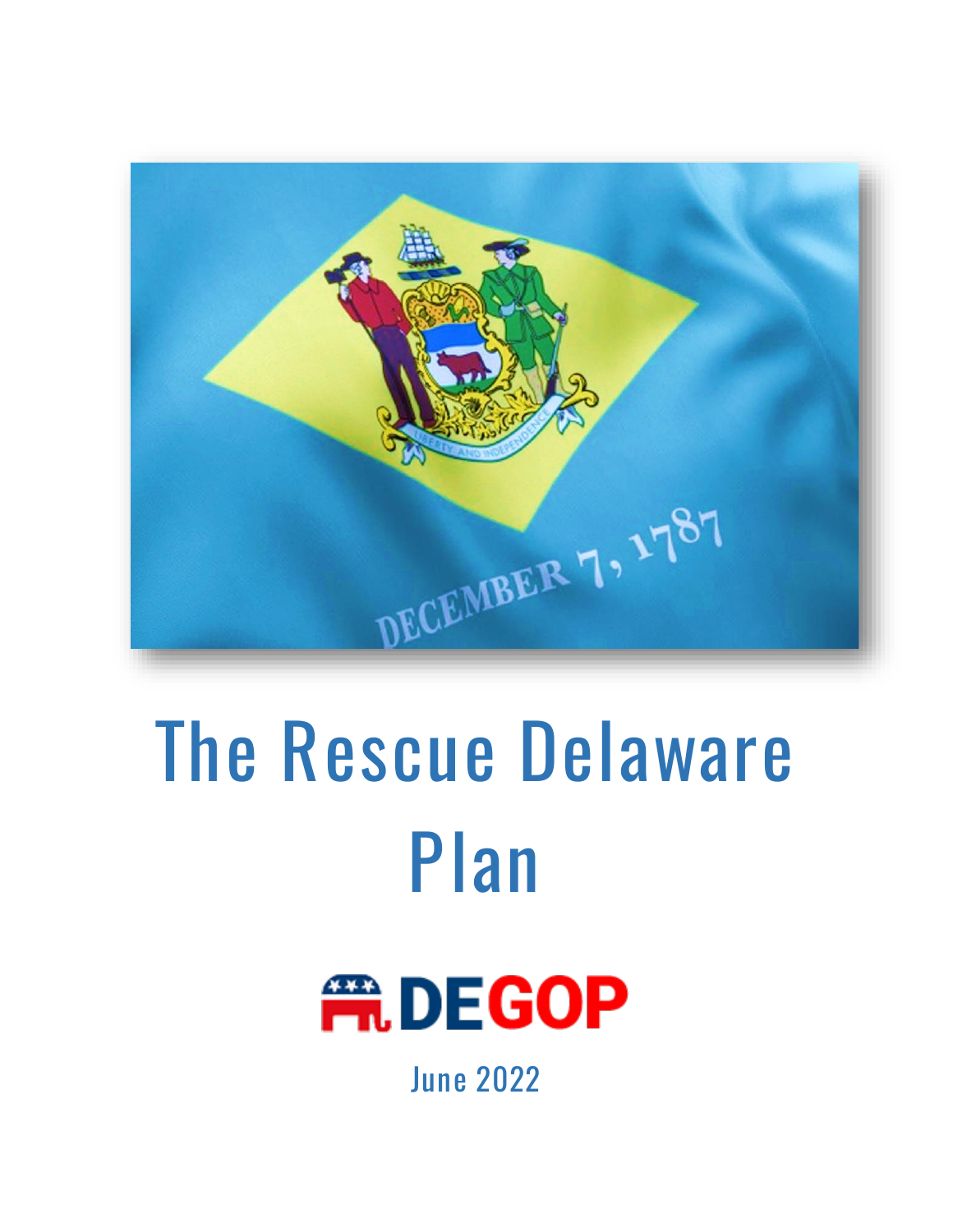## **Republican Party's Pledge**

**The Republican Party pledges to work with our communities, businesses and members of the General Assembly to implement the Commitments outlined in this plan to RESCUE DELAWARE.**

#### Fellow Delawareans:

The **Rescue Delaware 2022 Plan** reflects our vision of key policy objectives we believe should be implemented. These principles have been developed with the input of our Republican elected officials, current and former Republican candidates, our Republican Regional Committees, our State Party Chair and many of you!

We believe the proposals in this document are supported by a majority of Delawareans across all party lines, and will lead to a better quality of life for everyone living in our State. These policies are not numbered because they are not presented in order of priority – each of them is important in its own right. Together, they comprise our values and objectives.

The Democrat Party has controlled the Governor's Office since the election of Tom Carper in 1992. Since 2008, the Democrat Party has had firm control of the Delaware General Assembly. Currently, Democrats have a 26-15 advantage in the House and a 14-7 advantage in the Senate. In addition, all statewide elected offices are controlled by the Democrat Party. So, without exaggeration, Delaware's state government is firmly in the grip of the Democrat Party. Unfortunately, this one-party rule has done nothing to improve the quality of education, the availability of health care, or the prevention and reduction of crime.

In fact, Delaware's performance has declined in those areas.

But to get elected, we recognize that Republicans must do more than say Democrat policies are bad. We have to offer what we, as a Republican Party, will affirmatively work toward achieving, what we feel will save, or rescue, Delaware.

We have identified the major policy areas where reform is most needed, such as jobs, education, healthcare and public safety. We offer a fresh perspective to improve these areas through solid Republican principles and, where applicable, market- and community-based solutions. We are willing to be a partner and ally to our state's job creators, entrepreneurs, parents, service providers, first responders, and citizens. It's time to make Delaware work for all!

We hope that the citizens reading this document will be motivated to partner with us to **Rescue Delaware.**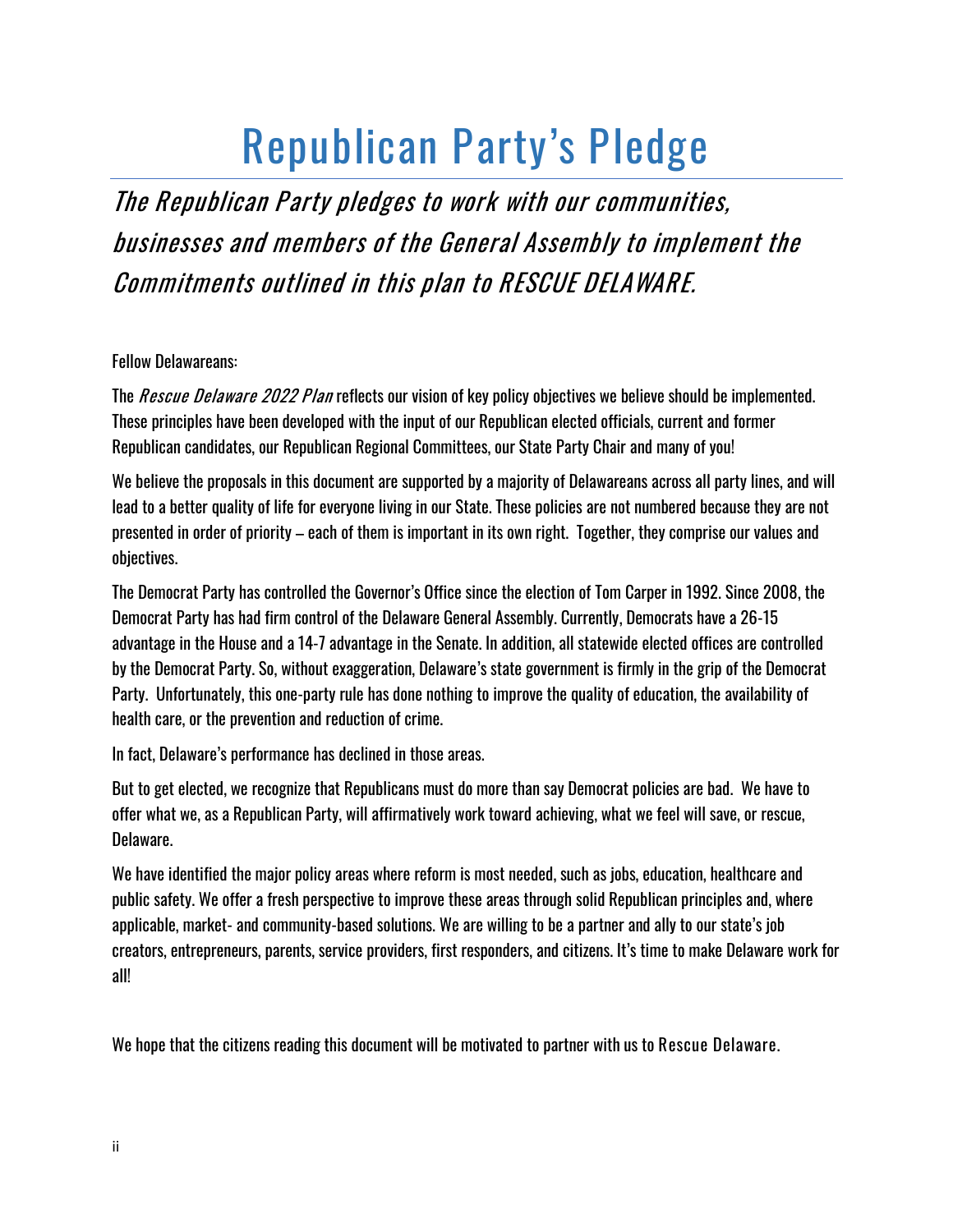## **EXECUTIVE SUMMARY**

By all the important barometers that measure the health of a society, our state has fallen into stagnation or outright decline. Delaware ranks at or near the bottom in the diverse areas of healthcare outcomes, accountability, transparency, economic growth, ease of doing business, and competitiveness with surrounding states in education and economic opportunity. In the last pre-Covid economic boom, Delaware was one of only two states in which the poverty rate actually increased.

<https://www.caesarrodney.org/cri-focus-areas/Center-for-Analysis-of-Delaware-Economy-and-Government-Spending.htm>

The Delaware Department of Education's own annual Report Card graded the education system as a failure:

- Only 42.18% of students were proficient in English language arts (ELA)
- Only 26.59% of students were proficient in math
- Only 58.58% of 12<sup>th</sup>-grade students were college and/or career ready
- [https://www.caesarrodney.org/cri-focus-area/New-Research-Confirms-Delawares-Poor-Performance-in-](https://www.caesarrodney.org/cri-focus-area/New-Research-Confirms-Delawares-Poor-Performance-in-Education.htm)[Education.htm](https://www.caesarrodney.org/cri-focus-area/New-Research-Confirms-Delawares-Poor-Performance-in-Education.htm)
- <https://www.caesarrodney.org/cri-focus-area/How-well-is-Delaware-Spending-Education-Dollars.htm>

In 2016, the U.S Public Interest Research Group Education Fund ranked Delaware's fiscal transparency as a C+. Incredibly, this parameter fell to a D+ in 2019. The Center for Public Integrity ranks Delaware 48th out of 50 states for public integrity, transparency and accountability.

And yet, we rank among the highest in spending on healthcare, education and state government. We can do better, and we must. Here is where we think we need to go and how we can get there.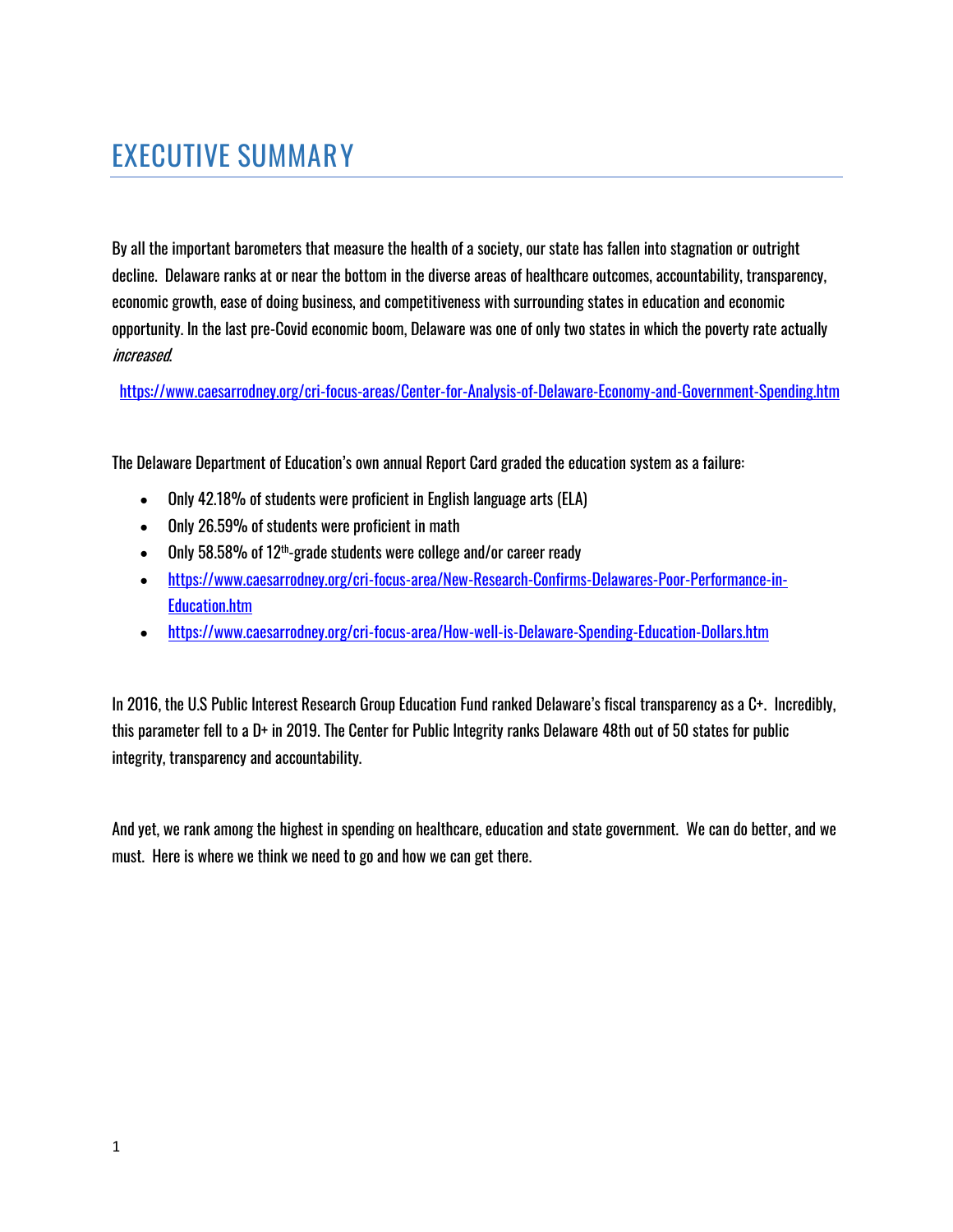## **PROTECTING THE RIGHTS OF DELAWARE CITIZENS**

The General Assembly and our other elected officials should conduct the people's business in public, allowing for observation and comment. They should follow the rules that allow for all members' bills to be heard, and they should be responsive to the public's wishes. Executive authority should be able to be reviewed by the legislature when it impacts citizens significantly or for prolonged periods.

## **A SUPERIOR EDUCATION FOR OUR CHILDREN THAT PREPARES THEM TO COMPETE IN BUSINESS AND THE WORLD**

Parents have, and should retain, ultimate authority over the care, custody and education of their children. They should be viewed as partners with any educational staff or institution, and be provided any and all information that is presented to their children in school or through a school program. Parents should have the authority to determine where they want their child to attend school, and their tax dollars should follow the child.

Any instruction of students, as well as teacher and administrator training, must reinforce the premise that characteristics such as race, gender, sexual orientation and religious beliefs do not define an individual's abilities or potential. Delaware should establish Education Zones, modeled after Opportunity Zones, to provide additional support and expanded services to students in schools that have persistent, poor outcomes.

We should prepare our students for success in life and business by providing enhanced civics educations at all grade levels, and financial literacy and planning instruction.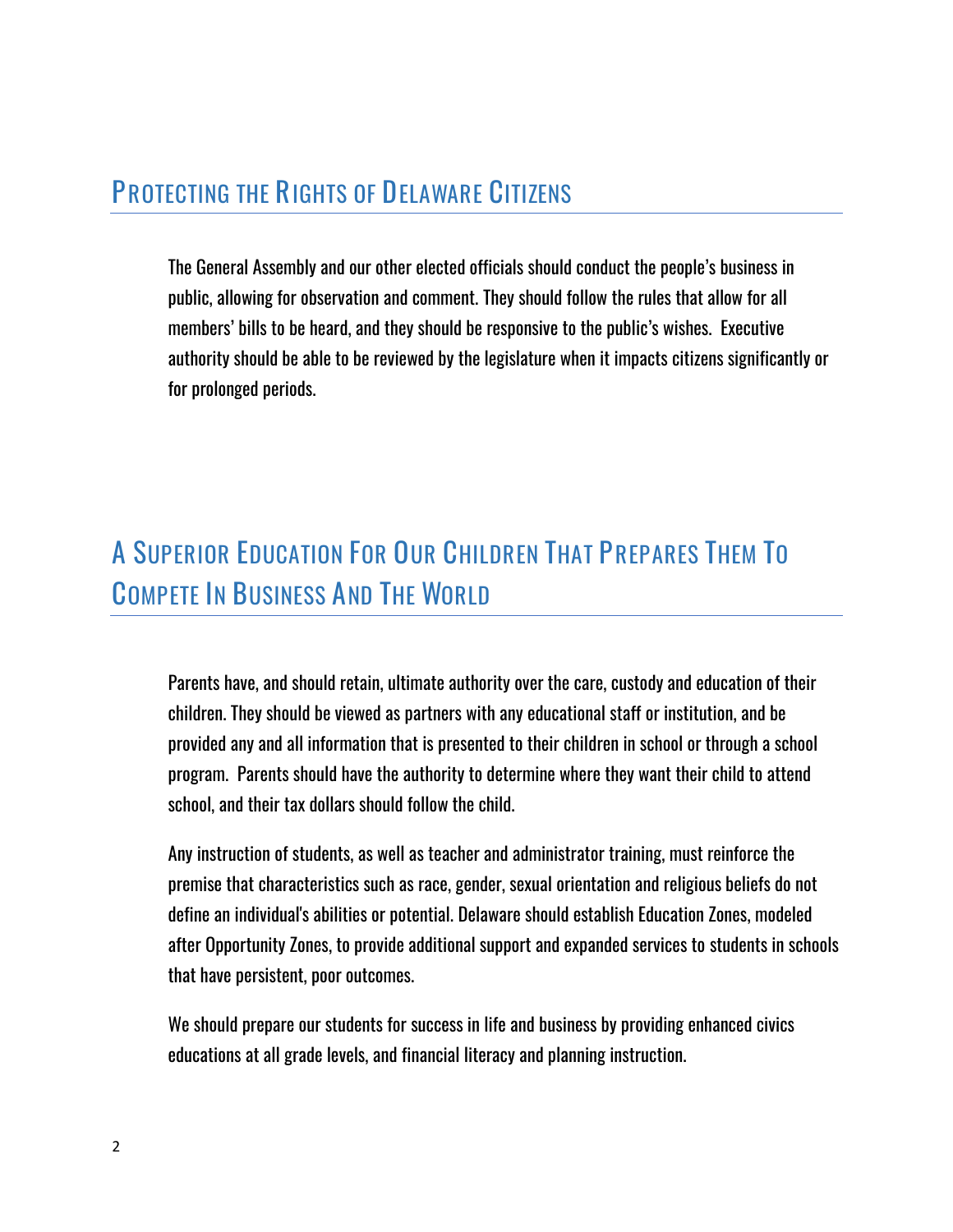For taxpayer-funded Delaware programs such as, but not limited to, FAST Act, Delaware Health Care Provider Loan Repayment Program, SEED, SEED+, and DIMER, require measured outcomes to be reported annually, both to the public and the state legislature.

## **IMPROVE HEALTHCARE OUTCOMES/LOWER HEALTHCARE COSTS**

Delaware has a serious opioid addiction problem that has not been successfully addressed with our current approach. We should convene a commission of experts to propose reforms to Delaware's drug rehabilitation system to improve coverage and performance. We propose to expand the Angel Initiative to allow addicts to report to law enforcement to be directed to treatment for addiction, although we believe we should require addicts to still answer for outstanding warrants.

We need to bring down costs and make health care more accessible. Delaware should follow the lead of other states and eliminate the Certificate of Need (now called the Certificate of Public Review) to encourage competition.

We propose Delaware expand health care alternatives to our citizens, and pass legislation allowing Delaware citizens and businesses to buy health insurance from our neighboring states. We should allow reciprocity of medical licenses with neighboring states, establish incentives for our hospitals to create residency programs and provide better price transparency to consumers.

We also should create incentives for small businesses to provide health insurance coverage for their workers. Businesses should be encouraged to create Health Reimbursement Accounts (HRAs) with tax credit incentives, and we should expand eligibility criteria for Delawareans to open Health-Savings Accounts.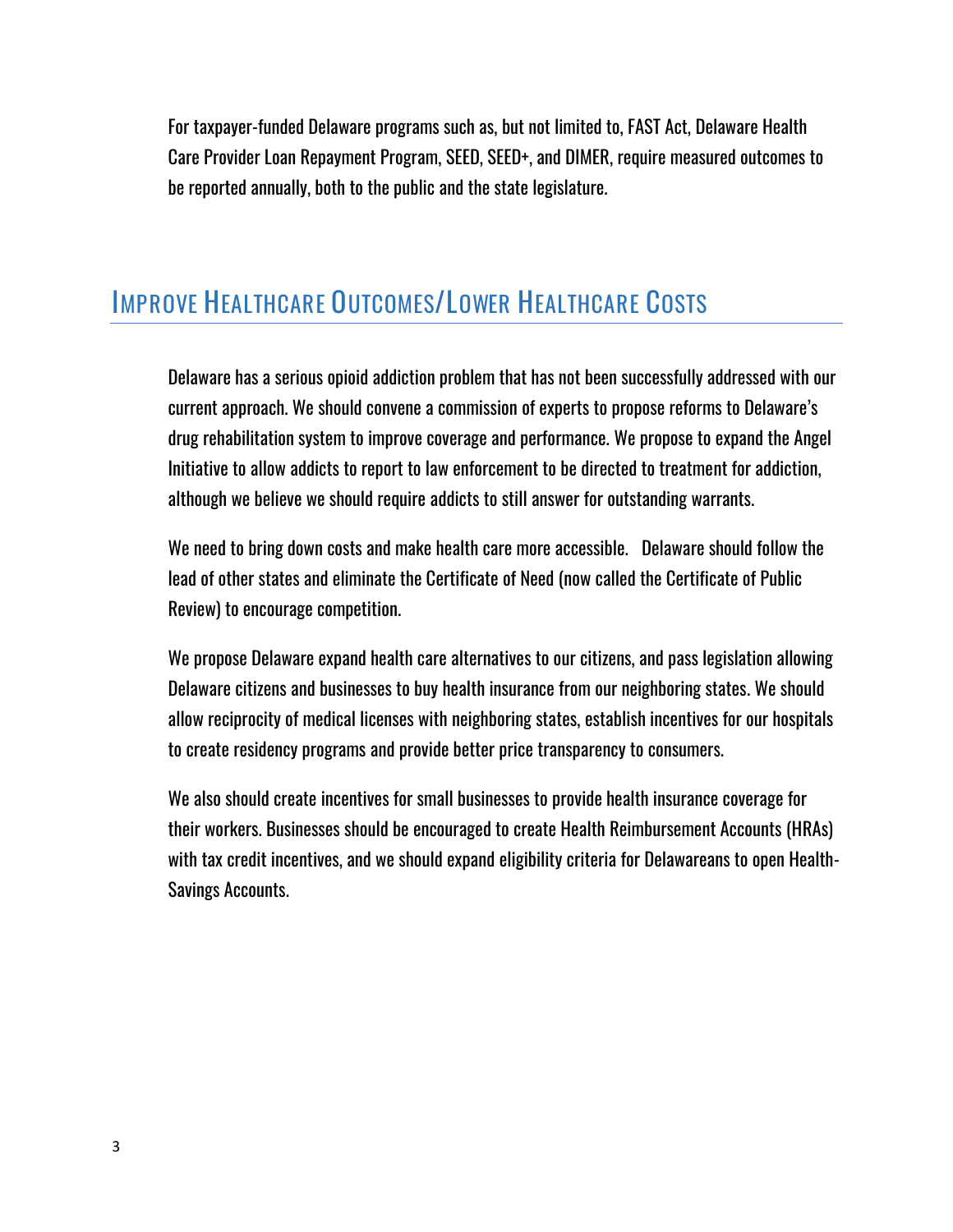## **ENHANCE PUBLIC SAFETY**

We support qualified immunity, protecting law enforcement from frivolous lawsuits, and the Law Enforcement Officer's Bill of Rights. We recognize the value of a law enforcement presence in our schools and support maintaining School Resource Officers to safeguard students and staff.

Delaware should increase funding and training for the Delaware police agencies to pursue, apprehend and convict traffickers in prescription opioids, heroin, fentanyl, and illegal drugs. To combat violent crime, we should establish a Task Force of Law Enforcement agencies to include Probation and Parole, law enforcement, the United States Attorney's Office, and the Attorney General's Office to target violent criminals and get them off the street.

To encourage opportunities for student engagement with the public safety community, support the establishment of public safety cadet programs similar to Jr. ROTC programs present in many of our high schools.

## **ENSURE AND PRESERVE A LIVABLE DELAWARE**

Remarkably, some Delaware citizens still have lead pipes in their homes. We should provide grants to pay for remediation of those pipes. Further, there are many homes with unclean drinking water. Long term solutions are some time away. We propose grants for filtration systems to ensure clean drinking water while permanent solutions are implemented.

The largest contributors to waste are businesses. We should provide incentives for businesses to recycle.

Introduce large-scale areas for wildflowers and pollinators, such as median strips and meadows on state-owned land that is not being otherwise utilized.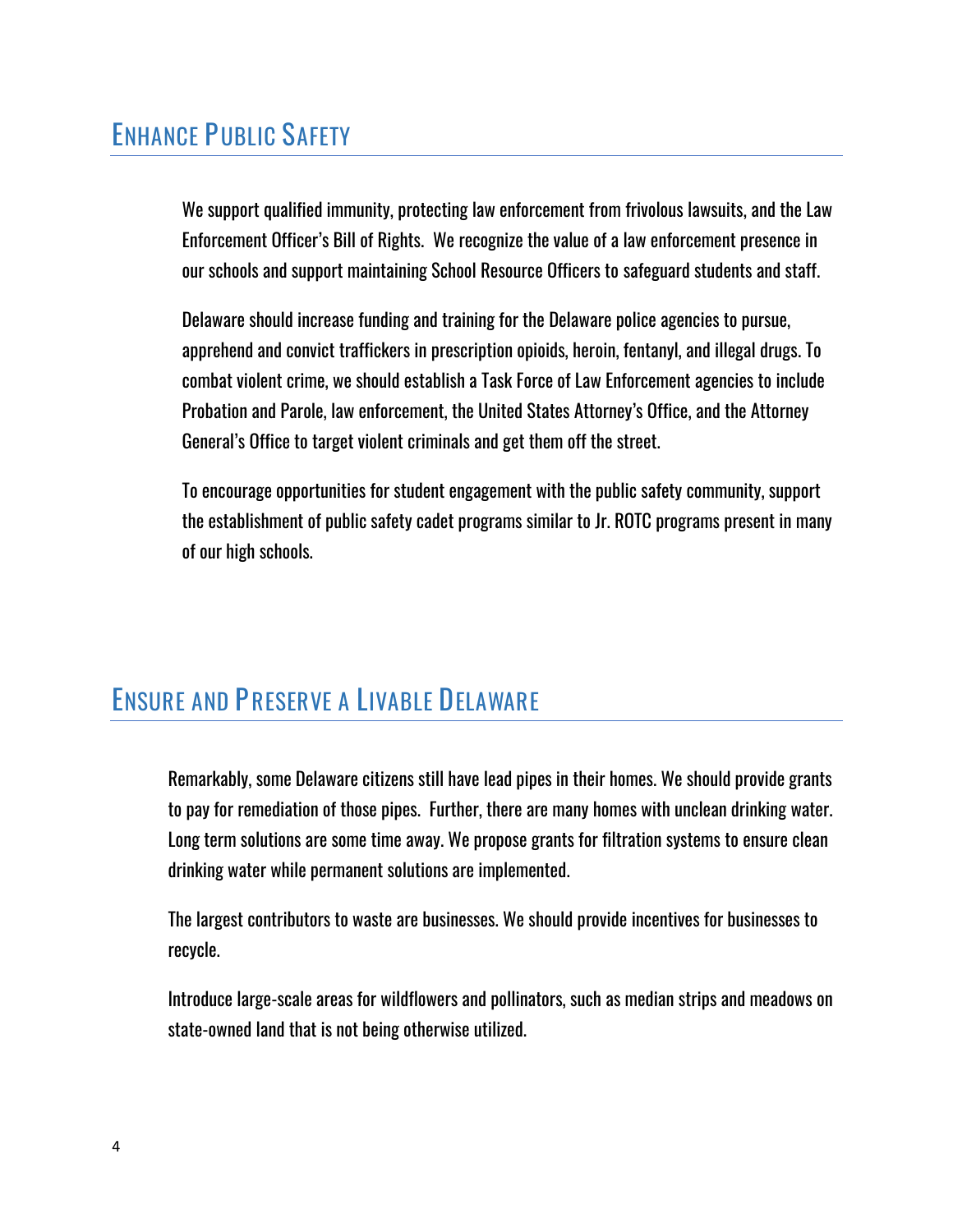## **BE A PARTNER TO DELAWARE SMALL BUSINESSES**

Delaware currently ranks in the worst ten states in which to start a new business.

To strengthen small business, the engine in our economy, Delaware should provide a one-year tax holiday for Delaware-based small businesses (those with fewer than 50 employees) for the first \$100,000 in income, reduce employer operating expenses, such as the costs of gross receipts tax and workers' compensation, which are among the highest in the nation.

We should also consider a Small Business Impact/ Regulatory Review to force all executive branch state agencies to submit, along with any proposed regulation, an accurate and good faith estimate of the cost of compliance for individuals and small businesses.

## **RETURN JOBS AND ECONOMIC COMPETITIVENESS TO DELAWARE**

Delaware implemented tax measures when the revenues were lean. Although we have had significant surpluses recently, Delaware has not returned those funds to the taxpayers. We should repeal the tax hike on real estate transfers, pursue a middle- and working-class tax cut, reinstate or increase the senior citizen tax credit on property taxes and enact tax reform for growing business to spur hiring and growth.

## **GUARANTEE SECURE ELECTIONS**

Secure elections are necessary to a confident and trusting citizenry – an important part of any democracy. We should pass legislation in Delaware that requires a government-issued photo ID for all voters, protect the integrity of our votes by opposing a permanent absentee voter roll, require the Department of Elections to work with state agencies, the Register of Wills and Recorder of Deeds from each county to ensure voter rolls remain valid, ban the use of private money for administering elections, and oppose same-day registration unless the individual who so registers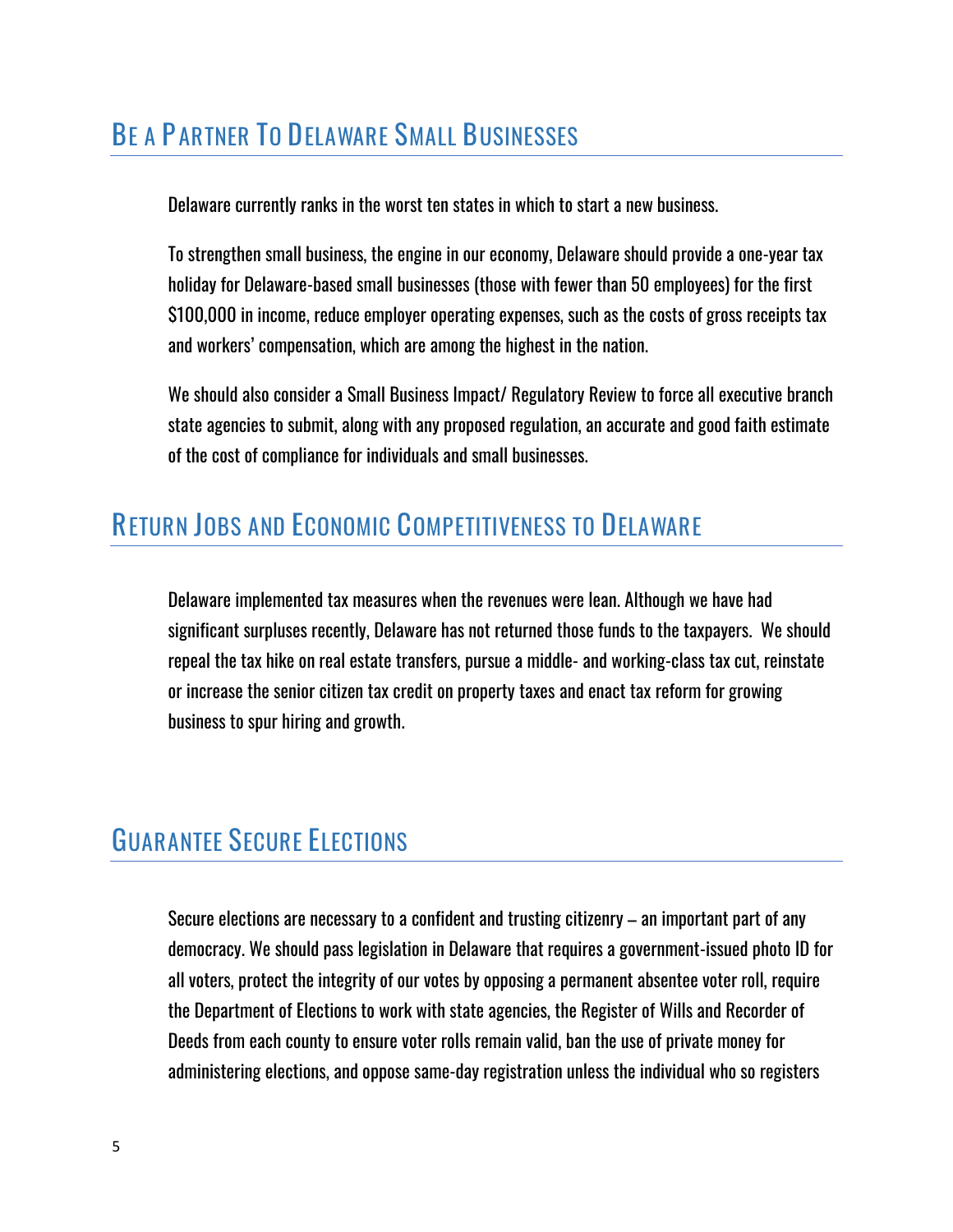only votes by provisional ballot to allow for the verification of the information provided before the provisional ballot is counted.

## **PROTECT AND RESPECT LIFE**

We respect life from conception to natural death. We support the enactment of laws limiting abortion after 20 weeks gestation, the age at which studies have consistently shown that unborn children can experience pain, and that would require a physician to offer ultrasound imaging and auscultation of fetal heartbeat before terminating a pregnancy.

We oppose any law that would allow a physician to assist a patient to commit suicide. Research shows that physicians are generally not accurate when determining end of life prognoses. As fewer primary care physicians see their hospitalized patients due to "hospitalists," these life expectancy predictions have become less accurate. Government-endorsed suicide is wrong.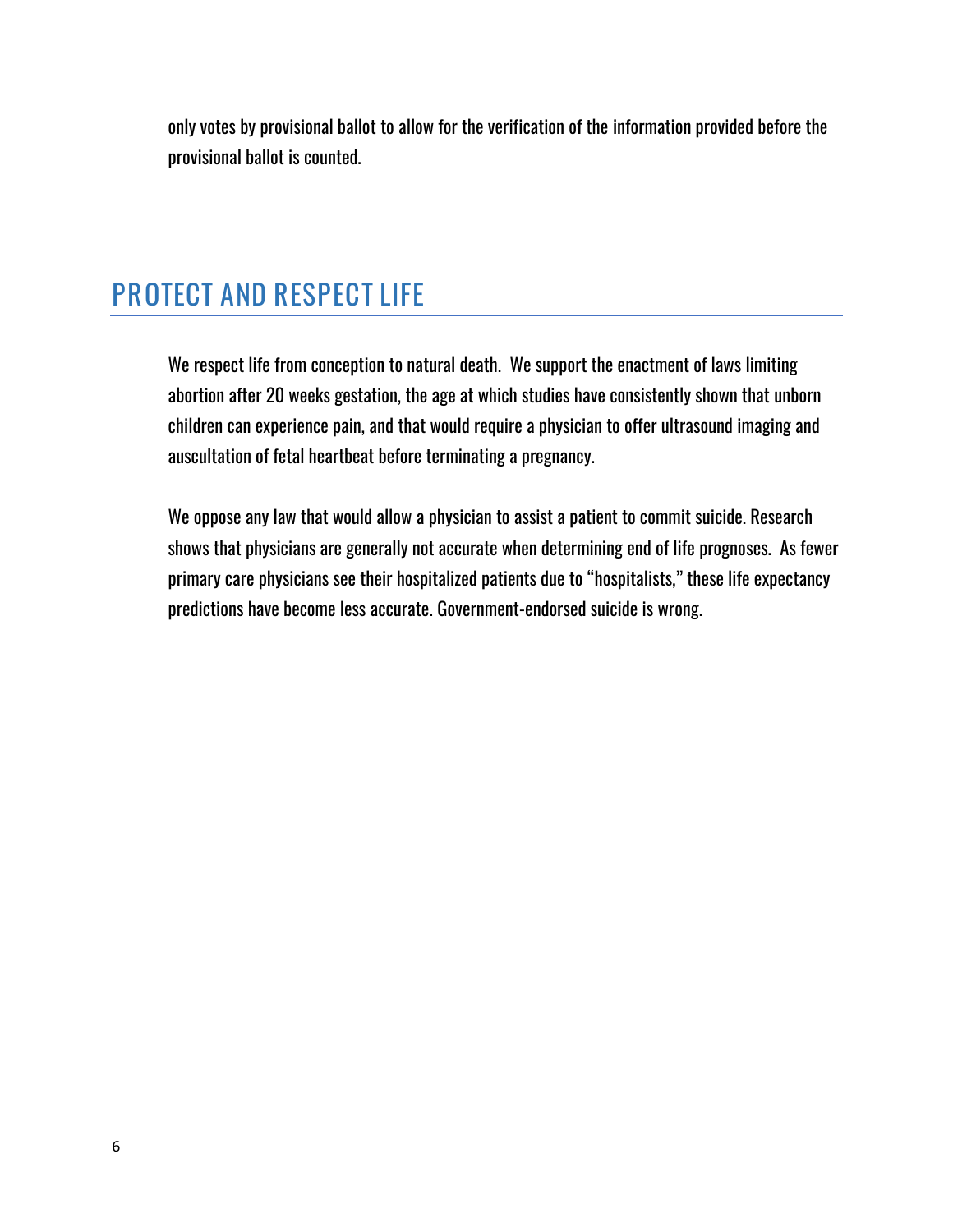## **PROTECTING THE RIGHTS OF DELAWARE CITIZENS BY CREATING A TRULY REPRESENTATIVE GOVERNMENT**

Delaware Republicans recognize that government's most fundamental role is to protect the rights of Delaware citizens. We need to restore transparency to our state government that for too long, has worked to support the interests of those in power and not the needs of the people. In order to do so, all levels of government must operate with the maximum level of transparency. Checks and balances must be maintained, and the structure of government must minimize any opportunity for any one official to affect citizens' rights through their individual whims.

Currently, the Democrats have introduced legislation (SB 155) to make public records even more inaccessible to Delawareans. We must fight to make our government more accessible to the people it governs.

- Introduce rules to the Delaware State Senate, similar in form and function to the rules which govern the Delaware State House of Representatives. At present, the State Senate has insufficient rules to allow for all the Senators to be heard.
- Ensure that every bill is presented to a committee where it can be discussed on its merits and allow for public input. Many good pieces of legislation are held up indefinitely due to the suspension or disregard of House Rules, which are designed so bills will be heard in committee not more than (12) legislative days after introduction. The State Legislature *must* do the people's business in an open forum where the citizens have the opportunity to observe debate and express their opinions.
- Attend to the legislative business on the legislative calendar before adjourning. At present, sessions are ended (often because of political games) before hearing and voting on legislation that the public has been told will be heard that day.
- Demand and ensure that each piece of legislation that has a cost to the taxpayers is accompanied by an honest accounting of its fiscal impact.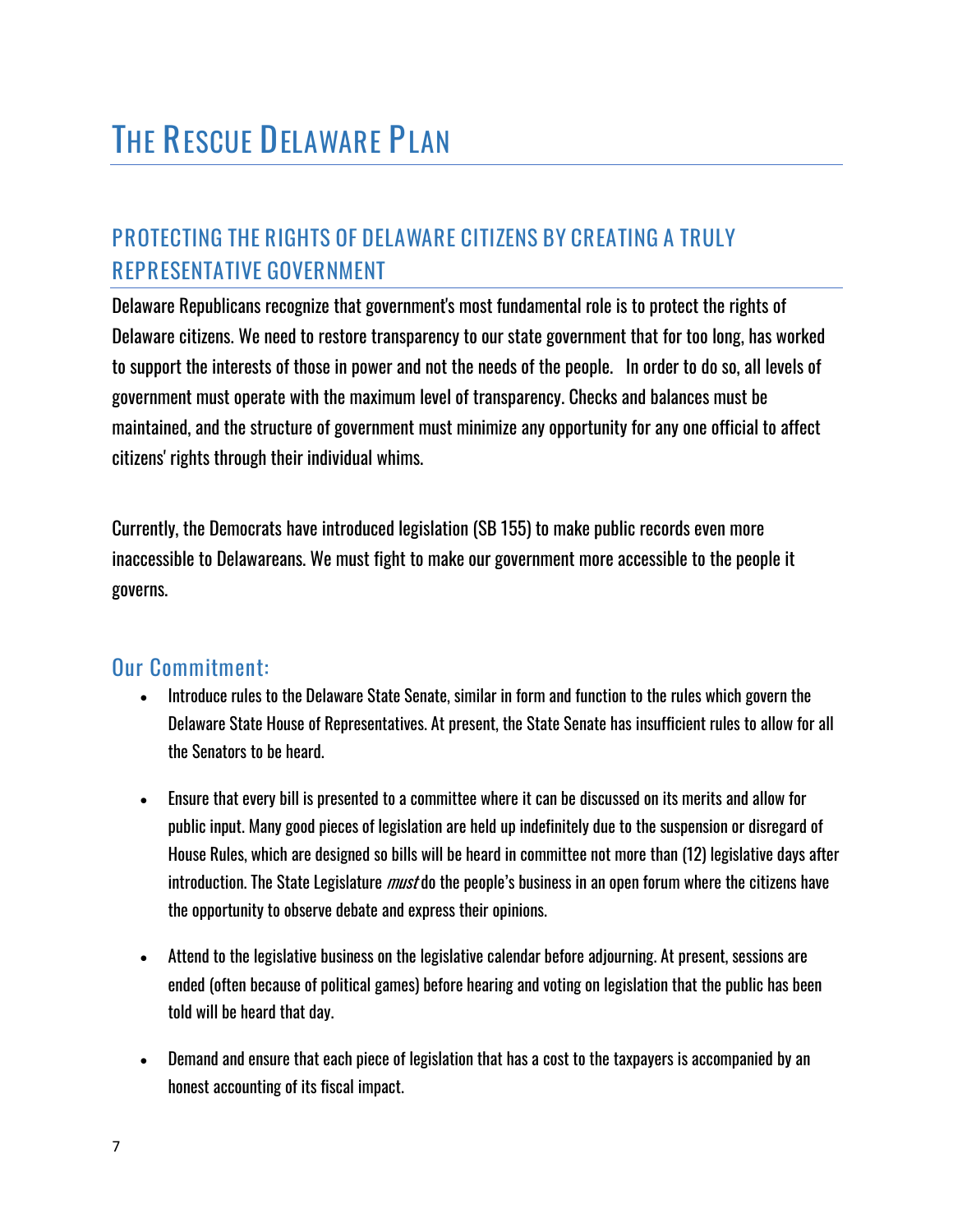- Seek *true* transparency in the affairs of both houses of the State Legislature. This includes real-time and recorded virtual sessions so that the people may have a front-row seat to the conduct of their business by their legislators.
- Enact a revised version (changing applicable dates) of House Bill 236 (2021, Smith) that would reform Delaware's state legislative redistricting process with an innovative system that would guarantee that both parties have equal participation in equitably redrawing district lines following the U.S. Census.
- Implement through legislation the entirety of House Bill No. 167 (2019, Postles), which mandates the various state agencies submit real-world regulatory impact statements and projected costs. It also makes agencies responsible for review of regulations that are potentially out of date or the costs exceed the benefits. Outdated regulations, or those regulations that are not accomplishing their stated purpose in an efficient manner, should be deleted from the Del Code. Also, any state agency that proposes an additional regulation must provide an accurate, good faith accounting of the cost to Delaware residents and Delaware businesses.
- Implement the entirety of House Bill No. 203 (2021, Shupe), which prevents governments from suspending Freedom of Information Act (FOIA) requests during a state of emergency.
- Modify FOIA procedures to include the directive that the responsible State of Delaware employee instruct the requestor how to modify a request to accomplish provision of requested documents, including advice to narrow a request and a discussion of costs to the requestor and/or the agency.
- Pass HB 49 (Collins, 2021) or a similar bill that provides for the General Assembly to approve protracted declarations of emergency. We recognize the statutory authority of the Governor to act in the event of an emergency or disaster. This approval requirement may be waived only when it is not possible for both houses of the General Assembly to convene a quorum either in person or virtually. The Governor should retain the authority to terminate Emergency Orders without approval when the emergency or disaster has passed.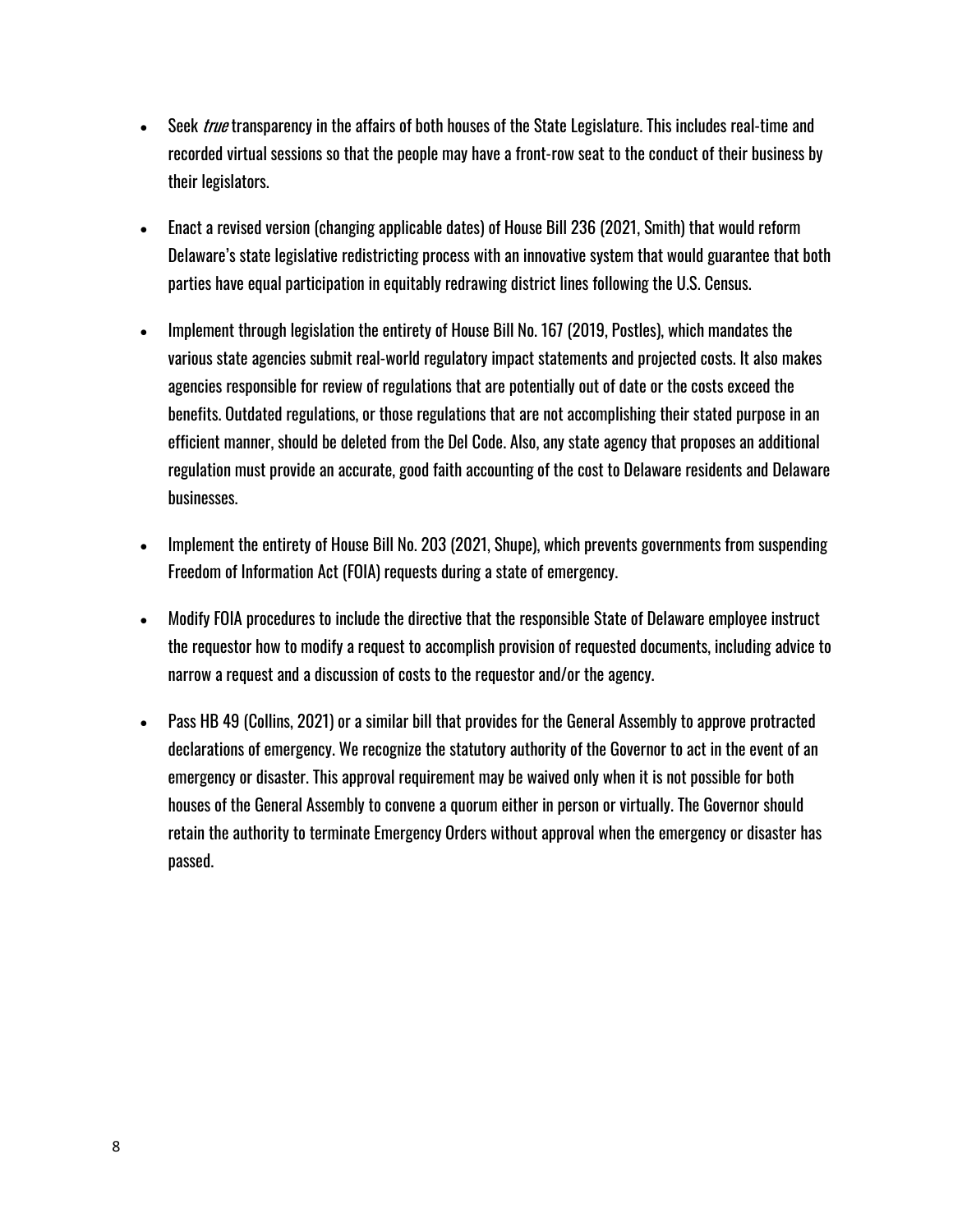## **A SUPERIOR EDUCATION FOR OUR CHILDREN THAT PREPARES THEM TO COMPETE IN BUSINESS AND THE WORLD**

Delaware is failing in the education of our children. This is the assessment by the Department of Education's own report card. Delaware ranks below its neighbors in reading and math proficiency, high school graduation rates, and the achievement gap. This is despite per capita education spending that rivals the surrounding states. The Department of Education has a budget of approximately \$1 billion dollars which translates to approximately \$16-17 thousand per student. We are not getting a good return on our investment, and the answer of just throwing more money at the problem is not working. Relatively poor educational outcomes are imposing a serious social and economic cost on our students and our state, as well as hampering Delaware's attractiveness to investors and professionals.

For too many years, we have thrown money at the problem. Clearly, that is not the answer because the results are not a proper return on that investment. It is time to seek new bold solutions that provide our children with greater opportunities for advancement and support a stronger economic environment for all Delawareans.

Closing schools as a result of what we regard as an ill-conceived response to COVID has only exacerbated the struggle our children are facing in their attempt to achieve an education that prepares them for adult life. A new Johns Hopkins University study has shown that the lockdowns did little to stem mortality from COVID.

#### [https://sites.krieger.jhu.edu/iae/files/2022/01/A-Literature-Review-and-Meta-Analysis-of-the-Effects-of-](https://sites.krieger.jhu.edu/iae/files/2022/01/A-Literature-Review-and-Meta-Analysis-of-the-Effects-of-Lockdowns-on-COVID-19-Mortality.pdf)[Lockdowns-on-COVID-19-Mortality.pdf](https://sites.krieger.jhu.edu/iae/files/2022/01/A-Literature-Review-and-Meta-Analysis-of-the-Effects-of-Lockdowns-on-COVID-19-Mortality.pdf)

Other studies have shown the terrible consequences of school closures and the isolation they created for our children. Experts say the full impact may not be evident until years have passed.

Delaware needs to implement new and varied initiatives that support better and more relevant learning by Delaware's students, to include fundamentals that are critical to their success. There should be more accountability about how much money is being spent and for what expected outcomes. Those students who have been most consistently deprived of an education that prepares them to read and hold good-paying jobs should be given some priority in a plan to improve performance statewide. All students should be valued and encouraged to excel. All instruction of students as well as teacher and administrator training should operate on the premise that characteristics such as race, gender, sexual orientation and religious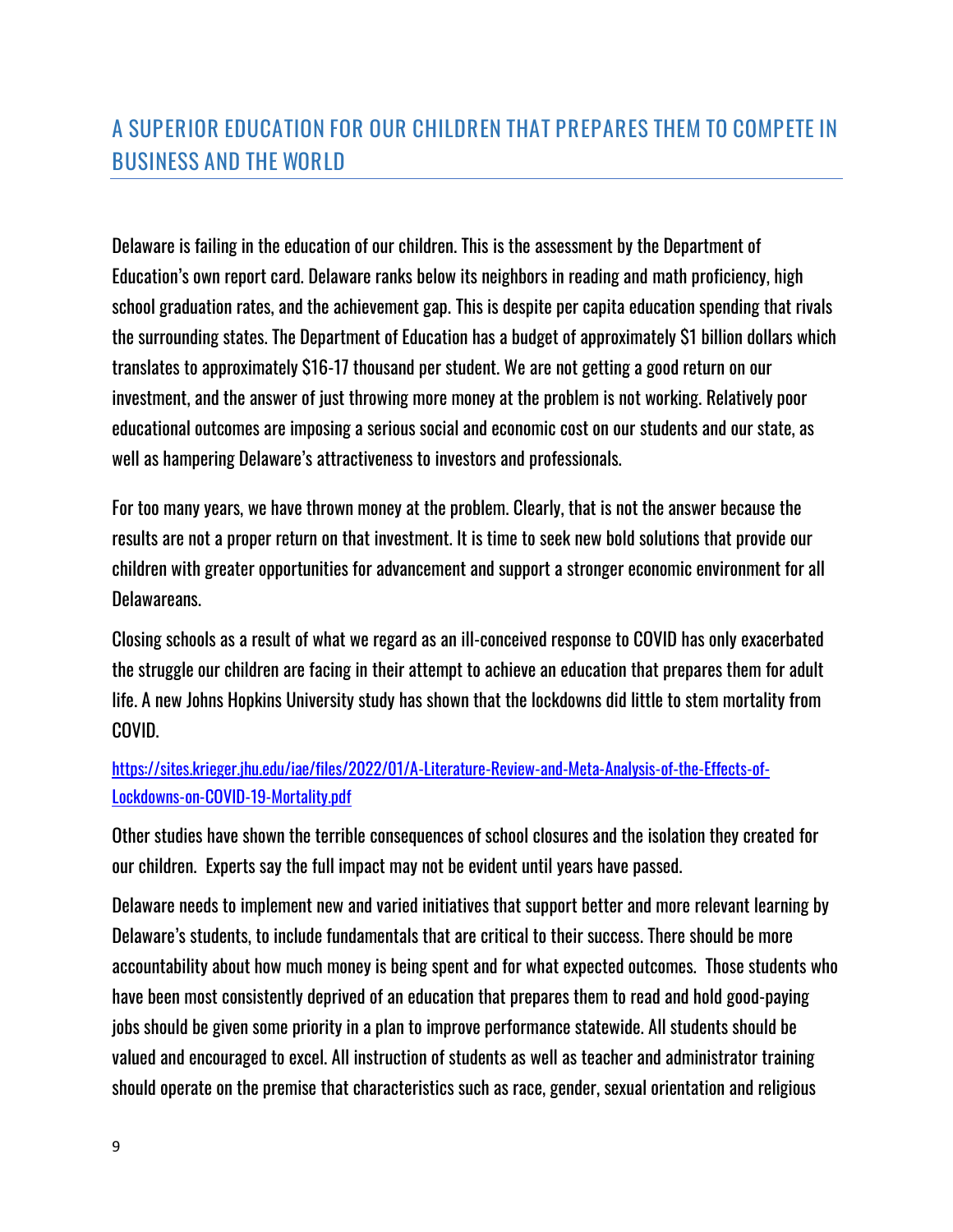beliefs do not define an individual's abilities or potential for success. Parents should be a partner in developing and implementing these education initiatives, and should have a choice of where their child attends school. Finally, our children and teachers should be and feel safe in school. Incidents involving any violence or of a sexual nature must be publicly reported.

- Amend the Delaware Constitution through appropriate legislation establishing a "Parents' Bill of Rights" based on HB 145 (Postles, 2019). Declare that, in Delaware, the rights and responsibilities for the care, custody, and control of a child, as well as educational decisions within the law, reside first within the parent or guardian and that parents are partners and not subservient to educators or administrators in the education system.
- Enact "the Delaware Education Right to Know Act" (Postles, 2022). Under the measure, each Delaware public school would need to establish a web portal on which the public would be able to access lesson plans, descriptions of instructional materials, textbooks, and digital resources that educators plan to utilize in each course. Also posted on this portal would be: the school's policy on how information is communicated to parents/guardians and other stakeholders about violent incidents taking place at the school; what health care services are offered at the school, and how parental/guardian notification and consent are handled regarding these services. Further, the bill requires each parent or guardian have the right to meet with each educator teaching their children at least once per year.
- Enact School Choice, giving parents the right to determine where their child(ren) attends school, and allow their taxpayer dollars to follow the child.
- All instruction of students as well as teacher and administrator training should operate on the premise that characteristics such as race, gender, sexual orientation and religious beliefs do not define an individual's abilities or potential. Teaching to the contrary should be banned.
- Establish Education Zones, modeled after Opportunity Zones, in which schools which have performed poorly consistently receive extra resources to provide a safe environment to learn and engage in safe social interaction, including before and after school recreational and educational services, such as club activities and tutoring. Our priority must be to offer those children who do not currently have access to a solid education, as evidenced by consistent, historical performance assessments, the chance to gain the fundamentals and skills to help them succeed.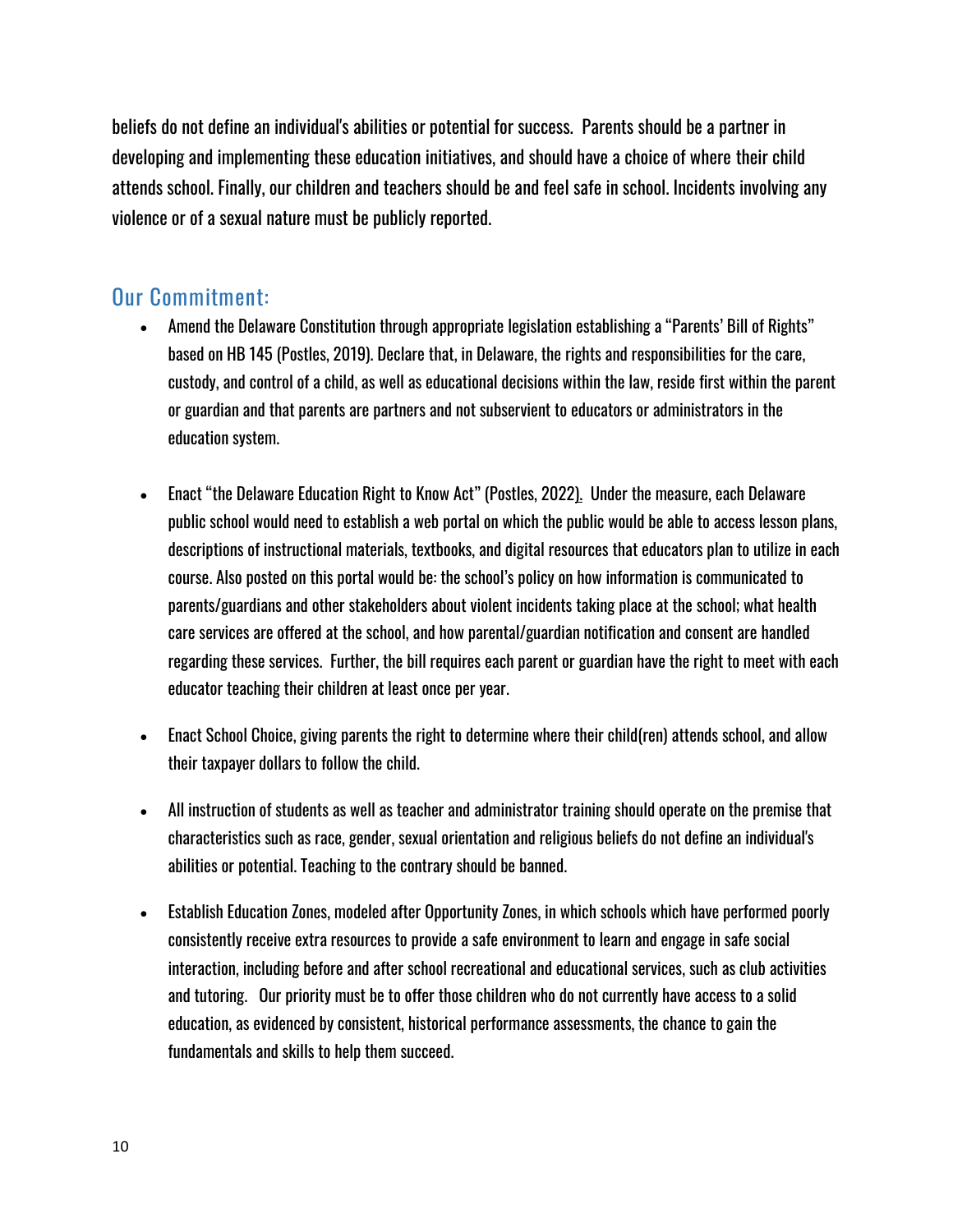- Redesign high schools and prepare students for workplace readiness. Institute widespread, and diverse disciplines, direct trade and skills training, and apprenticeships for high school age students. Delaware graduates should be able to compete for jobs that are available right now. Provide opportunities for learning trade skills.
- Review and revise Delaware's public school testing battery, with the ultimate goal of improving Delaware's educational outcomes. Utilize the SAT, as many states do, for those students who have post-secondary plans and may need the assessment to enter college, rather than paying for every student to take the test, regardless of their post-secondary plans.
- Enact SB232 (Richardson) that would require students to be taught about the Constitution and their rights and responsibilities as citizens of the United States. One study showed that only 26 percent of Americans could name all three branches of government. That is unacceptable. Support enhanced civics education requirements for all students in all grade levels to develop citizens who understand the proper role of government and are invested in the success of our state and country. Include partnerships with community organizations, such as the Delaware Law Related Education Center, to address the lack of knowledge regarding the Delaware and United States governments.
- Prepare students for adulthood with the tools for financial literacy and financial independence. Develop and support a curriculum in middle school and high school to teach such disciplines as balancing a checkbook, household budgeting, investing and planning for life events like starting a family, paying for college, and retirement.
- Enact SB 206 (Richardson) that would require students in Grade 10 to be taught comparative political ideology, including communism and totalitarianism, so they are able to assess the value of the freedoms they enjoy in a democracy.
- Return decision-making about curriculum and course offerings to the classroom and local administrations where it belongs. Delaware's education system is moving away from teachers and local boards, and student outcomes have suffered.
- For taxpayer-funded Delaware programs, including, but not limited to, FAST Act, Delaware Health Care Provider Loan Repayment Program, SEED, SEED+, and DIMER, require measured outcomes to be reported annually, both to the public and the State Legislature. Outcomes that must be presented should include graduation rates and the program's effectiveness in the placement of students in the relevant profession.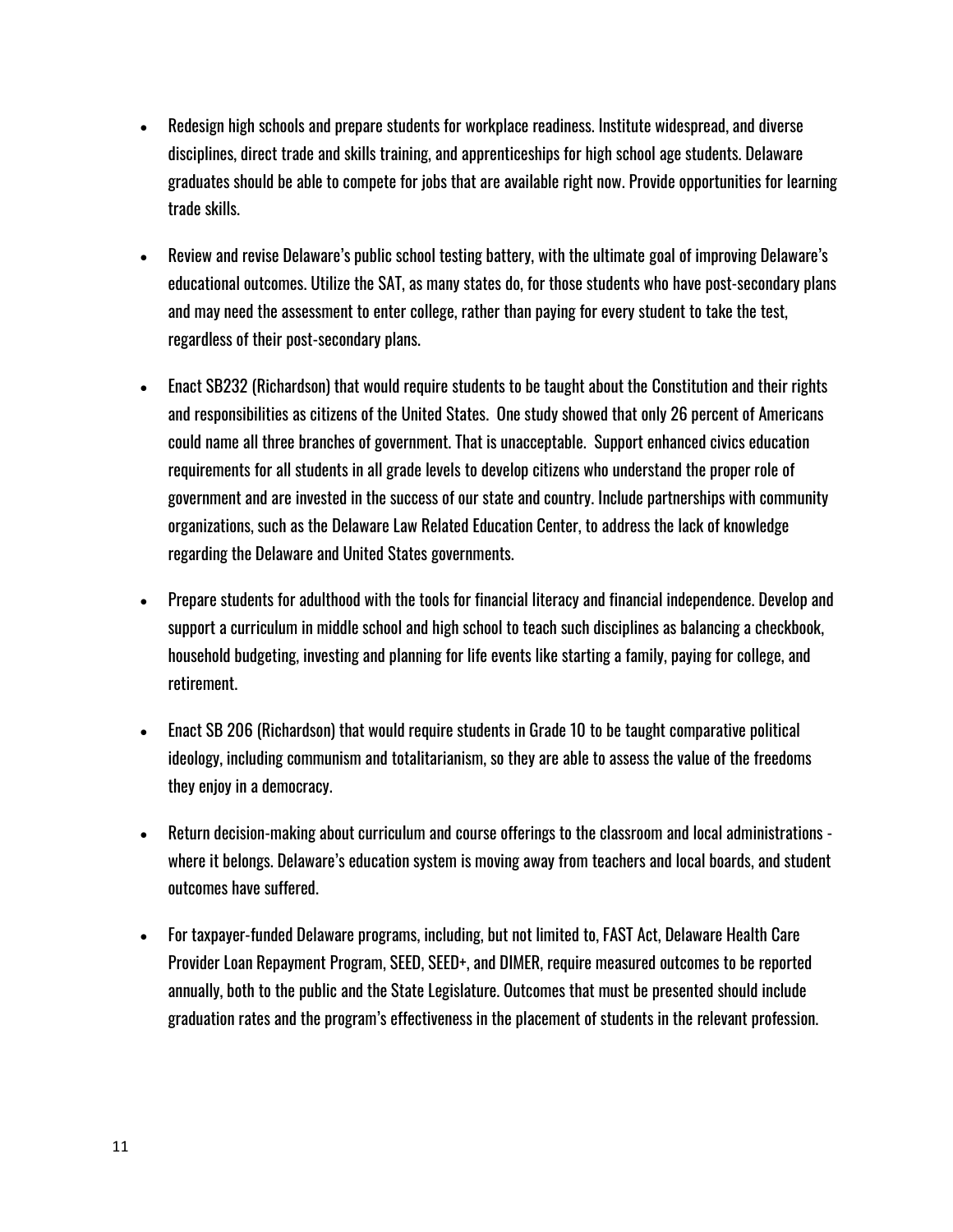• To encourage opportunities for student engagement with the public safety community, we support the establishment of public safety cadet programs similar to Jr. ROTC programs present in many of our high schools.

#### **Improve Healthcare Outcomes/Lower Healthcare Costs**

Delaware Republicans support a robust, innovative and cost-effective healthcare system. In order to provide the best healthcare in the world, we must increase our reliance on the power of market forces and ensure a reasonable level of regulation.

Much of southeastern New Castle County and all of Kent and Sussex Counties are designated Medically Underserved Areas (MUA) by the U.S. Health Resources and Services Administration (HRSA). The number of primary care physicians providing direct patient care in Delaware declined by 6% from 2013 to 2018. Factors such as lower salaries, low-quality schools in the area, lack of adequate housing, and the lack of spousal job opportunities were all cited as reasons for the low rate of physician retention in Delaware.

There are direct policy changes to insurance and regulation that can assist in lowering costs and delivering superior healthcare to Delawareans. Part of the reason healthcare costs are so high is the lack of competition that exists in the provision of healthcare in Delaware. Much of this is exacerbated by the mandates of the Affordable Care Act. Delawareans have a right to expect healthcare options to be plentiful and affordable, and Delaware's healthcare system should maximize choice and allow families to make their own healthcare decisions.

The Delaware General Assembly has created a bureaucratic maze of overregulation in the provision of healthcare services in Delaware, which does much to protect the monopoly of healthcare services. The Certificate of Need (CON), discussed further later, imposes a burdensome regulation and review process that restricts the development of new healthcare sites. This impacts not only hospitals and Urgent Care facilities but nursing homes, dialysis treatment centers, and other such facilities as well. Fifteen states have repealed their CON laws due to the negative impact on competition and access to healthcare. The Caesar Rodney Institute prepared a document reviewing the impact of the Certificate of Need requirements in Delaware and the case for repeal.

<https://www.caesarrodney.org/CRI-news/COMMENTARY--Healthcare-in-Delaware-can-be-improved.htm>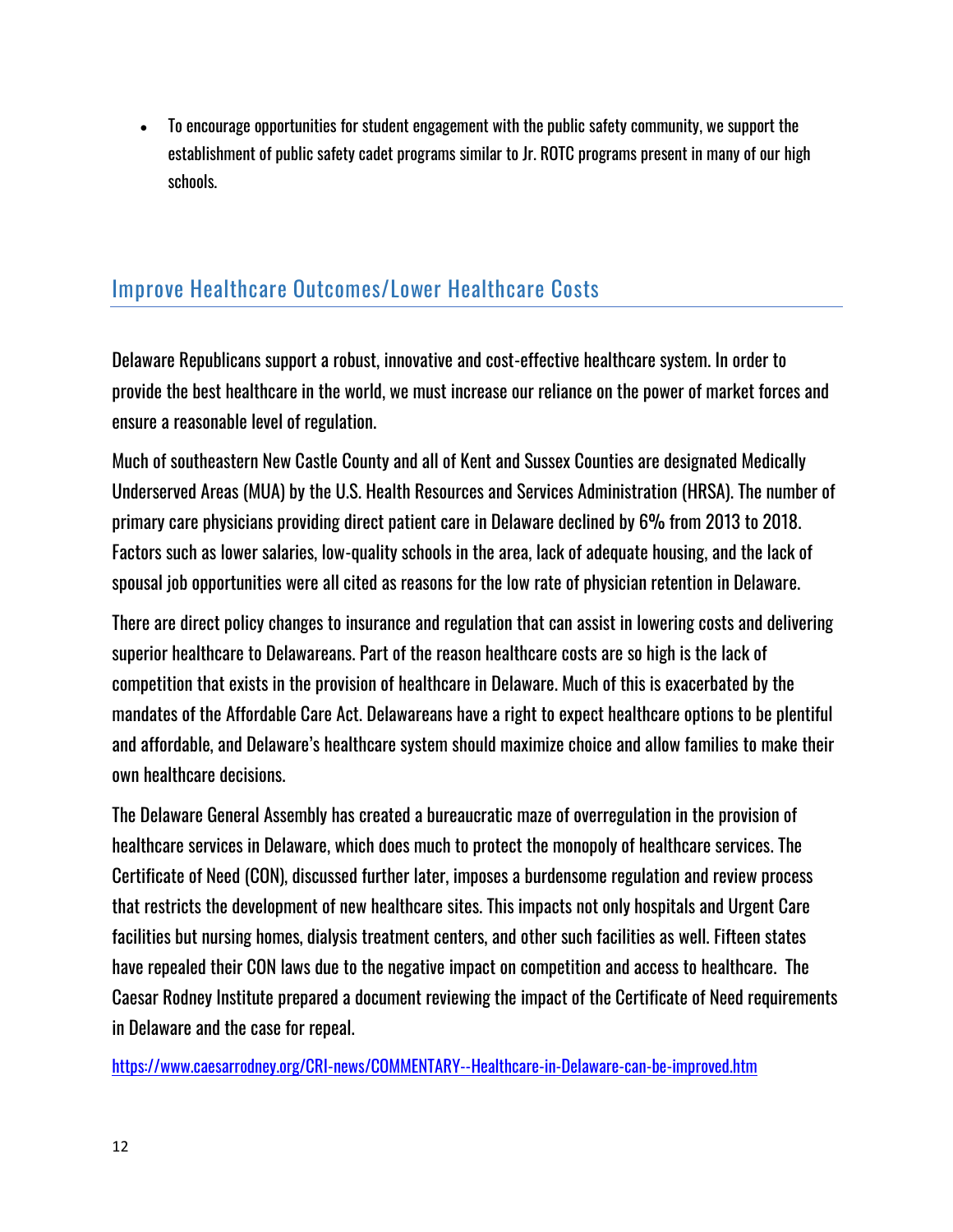- Convene a commission to reform Delaware's drug rehabilitation system and pass legislation to carry out its recommendations. Delaware has the 13th highest fatal opioid rate in the U.S., as well as the third-highest per capita cost for opioid-related healthcare costs of any state. The University of Delaware estimates that 1 out of every one hundred Delawareans is dependent upon opioids. The total capacity for treatment of opioid dependency in Delaware is only a third of what is needed. Statistics for actual success rates for the drug rehabilitation system in Delaware are stubbornly difficult to find, but what is not controversial is that the current system is failing. We should undertake to research the best practices of the more successful states and develop pilot programs with the goal of reducing rates of relapse and death.
- Pass legislation allowing Delaware citizens and businesses to buy health insurance from our neighboring states (Pennsylvania, New Jersey, Maryland, and Virginia) and/or expand the alternatives available to Delawareans in state.
- Initiate a change in regulation allowing the reciprocity of medical licenses from our neighboring states. As an example, Legislatures and Boards of Nursing in 37 states and one territory have joined the Nursing Licensure Compact (NLC), allowing nurses holding a compact license to practice in any of the NLC member states. Delaware citizens would benefit if physicians adopted a similar model.
- Decommission the Health Resources Board (HRB) and its failed oversight of Delaware's Health Care Commission (DHCC) and eliminate the Certificate of Public Review (CPR), which was the Certificate of Need (CON) program once and for all. A 2017 study by the Mercatus Center of George Mason University documented that the state's healthcare expenditures could be reduced by \$270 million a year if the CON program were eliminated. Nationwide, results in similar studies have led to 15 states repealing their CON laws.
- Pass legislation to provide incentives to not-for-profit hospitals to hire and train primary care physicians through residency programs.
- Reform and cut regulatory barriers to access and use of Telehealth.
- Provide incentives for small businesses to provide health insurance coverage for their workers. Businesses should be encouraged to create Health Reimbursement Accounts (HRAs) with tax credit incentives.
- Expand eligibility to Delawareans to open Health-Savings Accounts, allowing Delawareans to save money for health care expenses tax-free. Remove regulations preventing those on Medicare and without high deductible health plans to have access to HSAs. This gives families (\$7,200) and individuals (\$3,600) the ability to save to make their own choices regarding health care.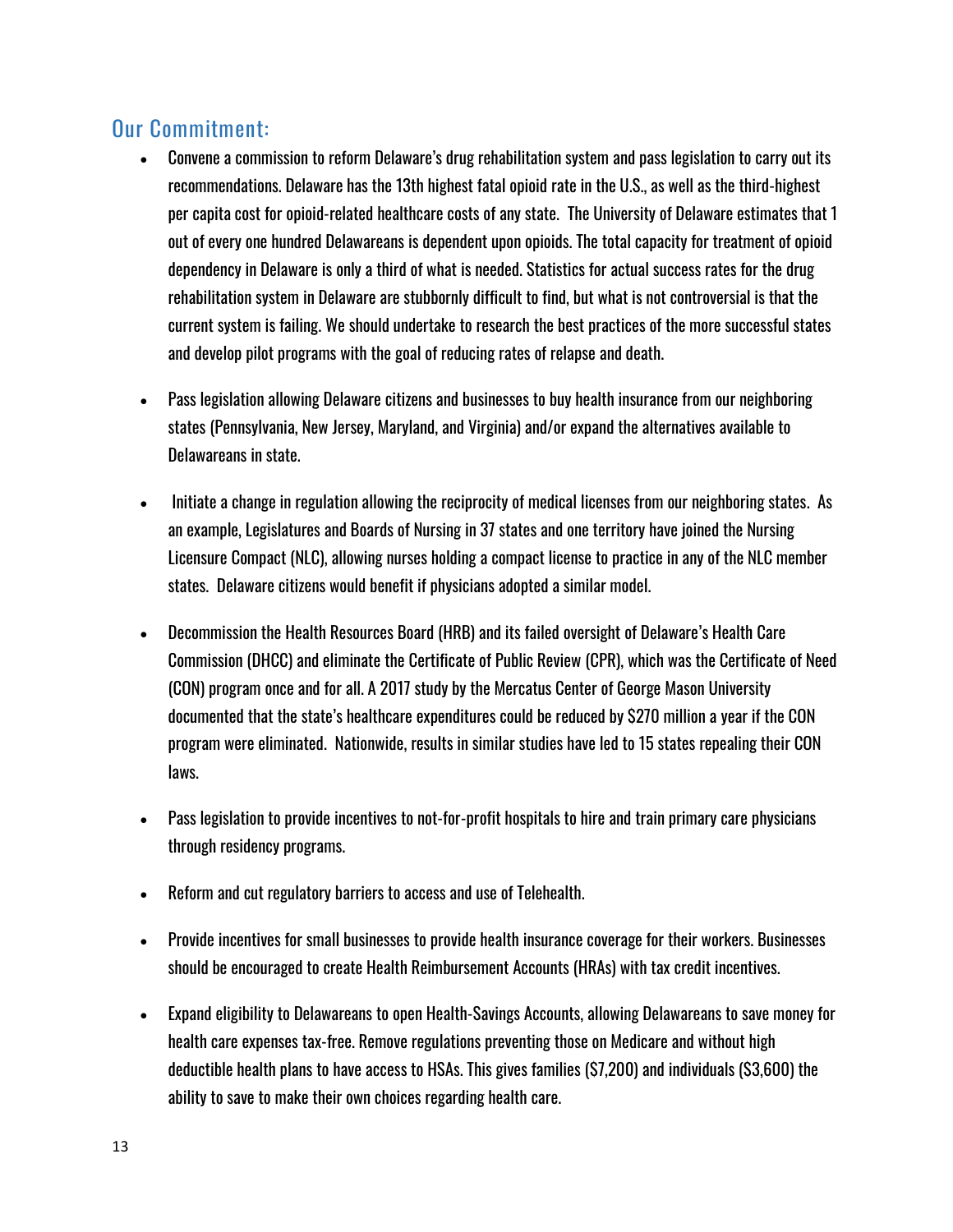#### **ENHANCE PUBLIC SAFETY**

Delaware Republicans are committed to equality before the law. Law enforcement must be given sufficient resources to serve the community. At the same time, those who betray the public trust must be held accountable. Laws on the books must be enforced before introducing new laws to cure the ills resulting from the lack of effective enforcement of our current laws.

- Pass legislation based on HB 13 (2021, Yearick), which increases the penalty for possession of a firearm in the commission of a felony. Increase the penalty from three years for most defendants to five years and for those with two prior felony convictions from five years to ten years.
- Most of the firearm-related offenses filed in Delaware (69% in 2018) are dropped or dismissed. It is time for the Attorney General's Office to start prosecuting possession of a firearm during the commission of a felony. The overwhelming majority of gun-related violent acts in Delaware are perpetrated by former convicted felons. For those persons prohibited from possessing a firearm due to a previous felony conviction, demand that the Attorney General's Office charge those defendants.
- Commission a Task Force of representatives from the Police Chief's Council, The Delaware Troopers Association, the Fraternal Order of Police, and the Attorney General's Office to review the challenges to our Law Enforcement Community. Implement strategies to support increased training and identify barriers and challenges to recruitment and officer retention.
- Preserve qualified immunity, protecting law enforcement from frivolous lawsuits. Protect the Law Enforcement Officer's Bill of Rights.
- Introduce a two-fold initiative to win the fight against widespread opioid addiction. Expand the Angel Initiative to allow addicts to report to law enforcement to be directed to treatment for addiction. Addicts must still answer for outstanding warrants. This should be combined with expanded funding and training for the Delaware State Police and other agencies with the aim of pursuing, apprehending, and convicting traffickers in prescription opioids, heroin, fentanyl, and illegal drugs.
- To encourage opportunities for student engagement with the public safety community support establishment of public safety cadet programs similar to Jr. ROTC programs present in many of our high schools.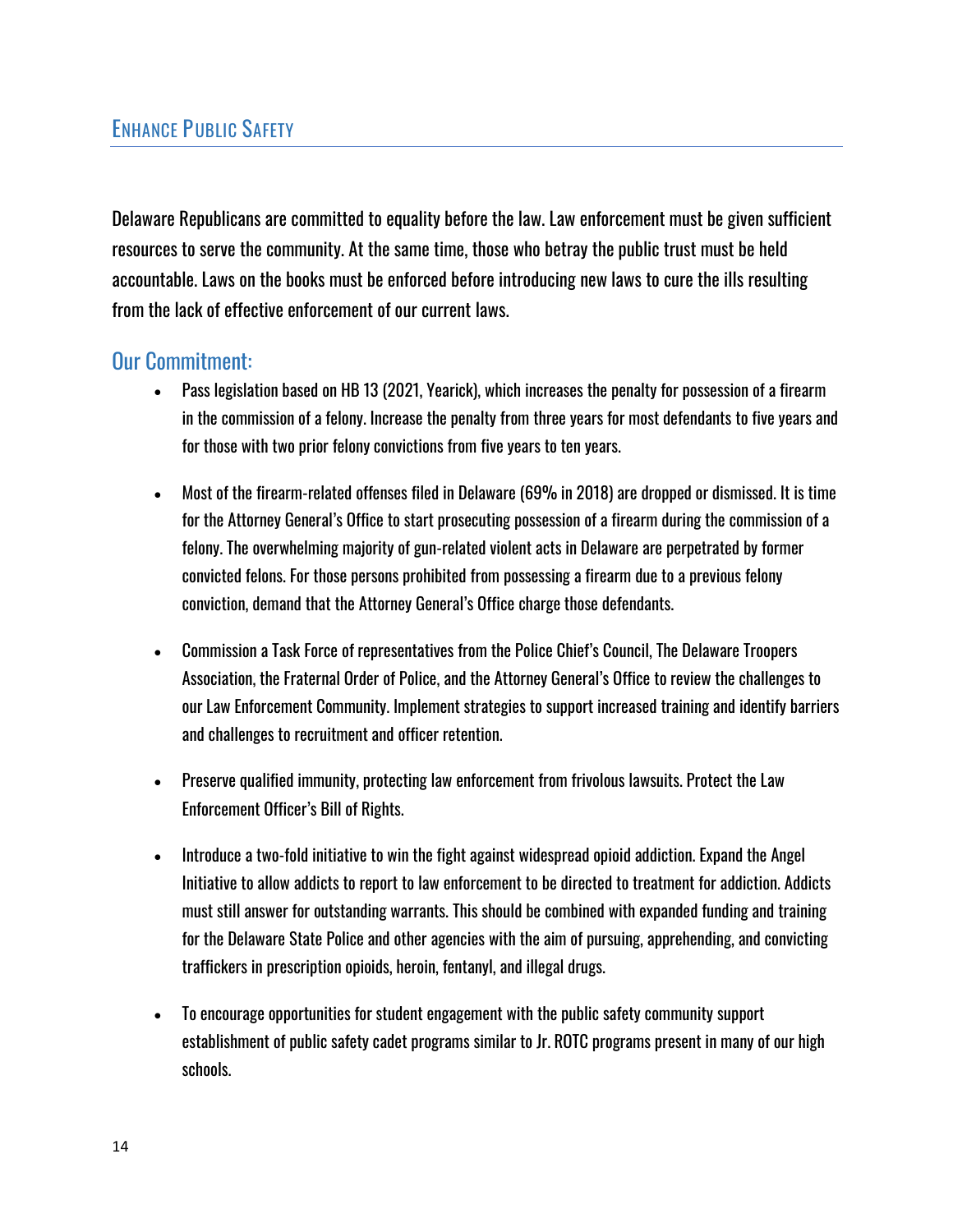- We oppose the removal of School Resource Officers from our schools. We support safety in our schools and recognize the value of having a law enforcement presence to assure the safety of both students and staff.
- Gun violence in the City of Wilmington is out of control and must stop. In a report filed by Chris Barrish of WHYY, Wilmington has a gun fatality rate of 1 death per every 1,820 residents. This exceeds Philadelphia, which has a rate of 1 per 3,000 residents. The City Administration and the Attorney General's Office have failed in their duty to protect the citizens of that once vital City. We urge funding to establish a Task Force of Law Enforcement agencies including Probation and Parole, law enforcement, the United States Attorney's Office and the Attorney General's Office, to target violent criminals and get them off the street. It is time to prosecute these violent criminals and restore order and safety to our families in Wilmington, who have suffered enough.

#### **ENSURE AND PRESERVE A LIVABLE DELAWARE**

Delaware Republicans believe that good environmental integrity is conducive to a free and prosperous population. Steps to protect the environment should take place in collaboration with private interests whenever possible to avoid the ineffectiveness which results from the politicization of the challenges to be addressed.

We need a sensible approach toward protecting our environment while allowing for growth and the ability for residents and tourists to participate in the activities that make Delaware a desirable place to live and play.

- Provide incentives for businesses to recycle. Many commercial concerns don't recycle because of the expensive additional costs. Commercial/industrial waste dwarfs that of private citizens. It is time to develop tax breaks for commercial facilities that choose to recycle.
- Many communities throughout Delaware include homes that do not have access to clean, drinkable water. Legislation has been passed to mitigate this situation. Unfortunately, it may take a decade or more to find a resolution. These Delaware families need help now. Pass HB 69 (2021, Shupe) to provide grants for filtration systems to ensure clean drinking water now.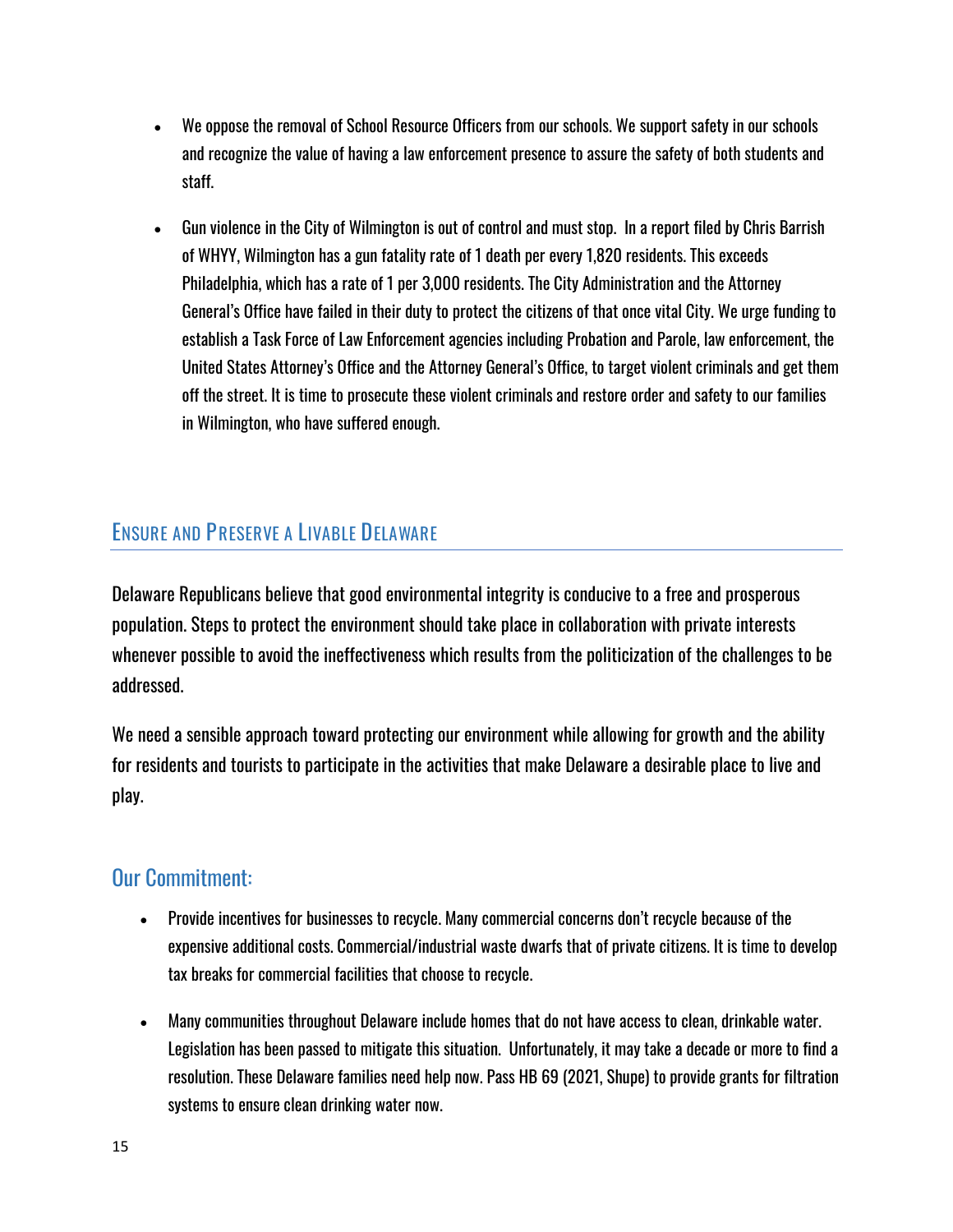- Shockingly, Delaware still has a lead plumbing problem. Provide funding or grants to finally ensure lead remediation for lead pipes that enter directly into residential homes.
- Introduce large-scale areas for wildflowers and pollinators. This would include areas such as median strips and meadows on state-owned land that is not being otherwise utilized.

#### **BE A PARTNER WITH DELAWARE SMALL BUSINESSES**

Delaware Republicans recognize that small business is the engine of progress, innovation and prosperity throughout the state. Over-regulation tends to thwart small business and cements the position of entrenched powers. Our business climate must encourage upstarts, which will generate a competitive and productive business environment. Delaware government and Delaware small businesses need to be allies once again. The economic boom in the 80s and 90's in Delaware was a result of the keen creative minds of job creators, the hard work of our labor force, and free, lightly regulated, and lightly taxed capital. And they were aided in no small part by smart policies and good governance under great leaders like Pete DuPont and Bill Roth.

- Provide a one-year tax holiday for Delaware-based small businesses (those with fewer than 50 employees) for the first \$100,000 in income. The COVID-19 pandemic restrictions have devastated Delaware's small businesses. This includes many of our sole proprietors and family-based businesses. We should support their recovery.
- Pass Small Business Impact/ Regulatory Review to force all executive branch state agencies to submit, along with any proposed regulation, an accurate and good faith estimate of the cost of compliance for individuals and businesses.
- Conduct an assessment of ways to improve opportunities for growth for small businesses, including helping to control and reform incidental employer costs, such as the gross receipts tax and the cost of workers' compensation, which are among the highest in the nation, rivaling the states of New York and New Jersey.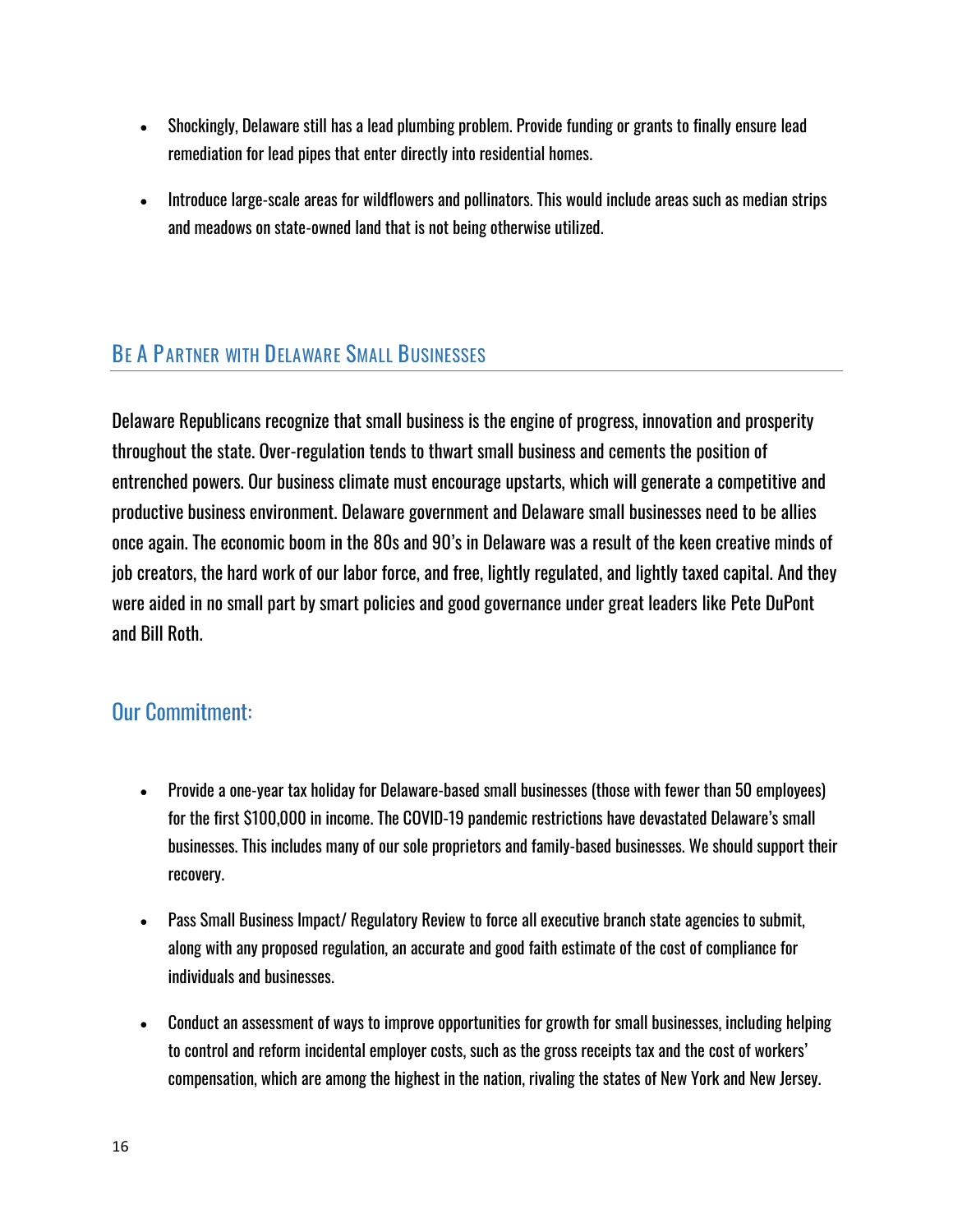• Pass a comprehensive regulatory reform act. Delaware is becoming a regulatory nightmare. A Mercatu[s](https://www.caesarrodney.org/cri-focus-area/Delaware-Piles-on-the-Regulations.htm) [analysis](https://www.caesarrodney.org/cri-focus-area/Delaware-Piles-on-the-Regulations.htm) based on 2019 data showed the Del. Code contains 6.7 million words explaining 104,562 restrictions. As a measure of total employment, we far outstrip any other state in terms of words of state regulations per employee. The enormous expense of hiring lawyers and accountants to understand and comply is a barrier to job creation for businesses, both large and small. In recent years, overspending, higher taxes and more burdensome regulations have made it harder and harder to actually build a business and grow jobs in our state. As a result, Delaware currently [ranks](https://wallethub.com/edu/best-states-to-start-a-business/36934) in the bottom ten states in which to start a new business.

#### **RETURN JOBS AND ECONOMIC COMPETITIVENESS TO DELAWARE**

Rating sources such as U.S. News & World Report, WalletHub, and the Tax Foundation continually rank Delaware as having one of the worst business climates in the nation. According to the Center for Analysis of Delaware's Economy and Government Spending, Delaware has had five recessions since 2009, compared to only one nationally. Economic strength is both a reflection of, and a contributor to, a vibrant, prosperous and accomplished citizenry.

The Caesar Rodney Institute has reported that Delaware's per capita personal income was 18% above the national average in 2002. By 2020, it was 5% *below* the national average. From 2002-2020 total earnings in the US increased 88% but rose only 47% in Delaware. From 2002-2020 nationwide income from investments rose by 129%, but Delaware rose just under 89%. Transfer payments (that is, government support) rose nationally 332% between 2002- 2020, but in Delaware, it rose by almost 400%. The impact of economic stagnation in Delaware is significant.

- Our youth leave the state for growth and job opportunities.
- Entrepreneurs and growth companies skip Delaware for states with pro-growth policies.
- Government becomes more and more central for economic support, increasing costs to taxpayers.

#### Our Commitment:

• Repeal the 2017 tax hike on real estate transfers. Delaware's closing costs are the highest of any state; a tax of \$10,000 is levied on a \$250,000 home purchase.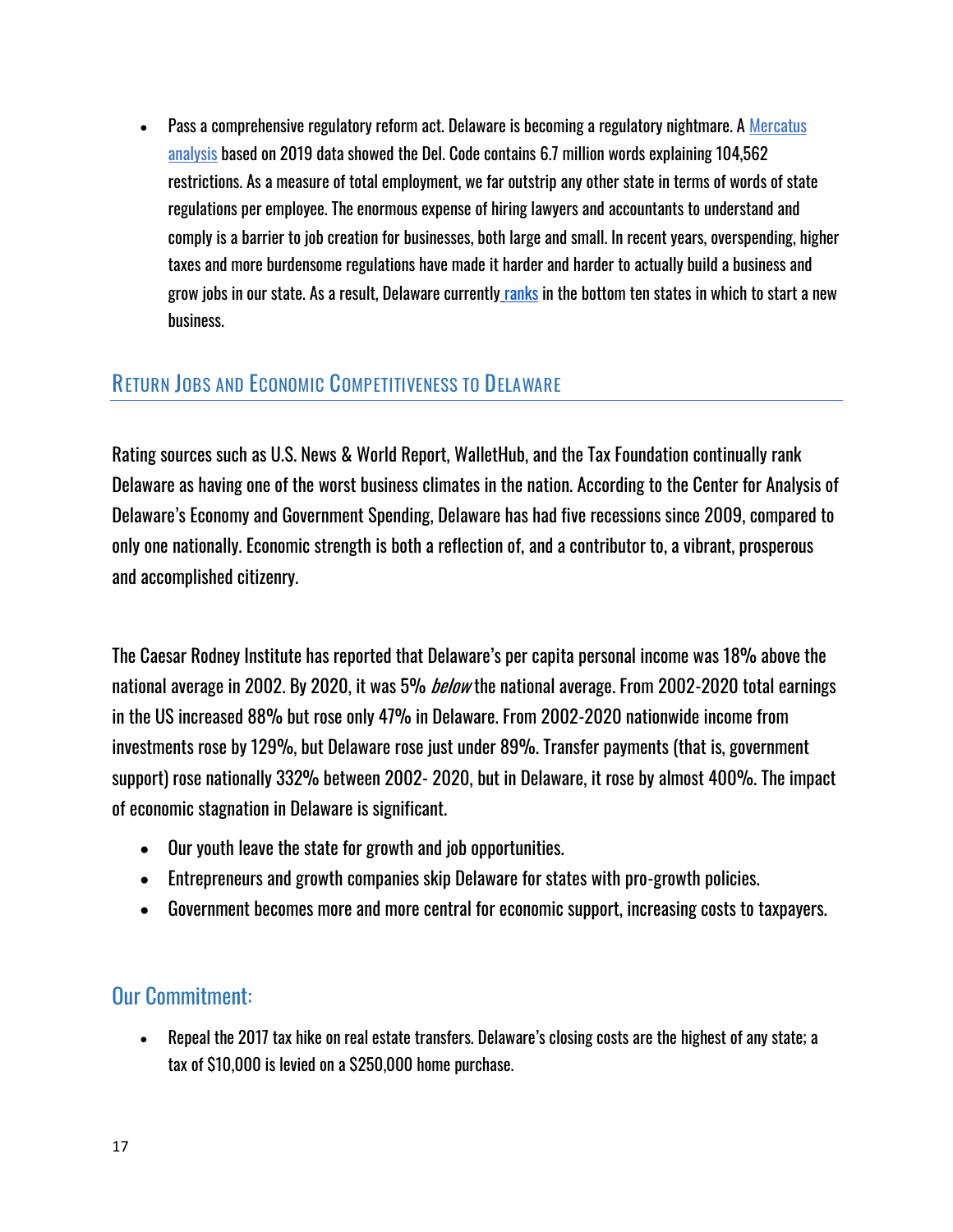- Pursue a middle- and working-class tax cut. Despite its reputation, Delaware is not a "low tax" state. Tax collections are the eighth-highest per capita of the 50 states and D.C. Instead of raising the individual tax rates, as has been proposed year after year in the State Legislature, we must instead offer income tax relief to the middle class and working families.
- Reinstate and increase the senior citizen tax credit on property taxes. These citizens do not usually have children in school, which is what those taxes fund, and often are on fixed incomes.
- Legislate tax reform for growing business and to spur hiring and growth. This shall include, but not be limited to, incentives for training/ certification of additional workers and reform of workers's compensation with a goal of controlling Delaware's high costs.
- Pass legislation to fully exempt military retirement pay from state income taxes, regardless of age. There are 33 states in total that recognize the value of adding newly retired military to their workforce. The average age of this worker is 38 years old and the average rank is Staff Sergeant/E6. The average person is married with a working spouse and kids about to go to college. By not taxing the military pension, the state will gain taxes from the incomes of the retiree and spouse. These individuals are hard-working, physically and mentally fit, and trained in valuable disciplines that are attractive to prospective employers such as computers, construction, medical fields and administration. Attracting these young retirees to our state will benefit Delaware.
- Keep the minimum wage competitive and reasonable. Delaware wages are not keeping pace with the rest of the country. In fact, they haven't even kept pace with inflation. In the decade between 2009 and 2019, Delaware's average private industry wage went from above the national average to below the national average. Some have determined the best course is to artificially increase the pay of the lowest-skilled workers by enforcing an increased minimum wage by government fiat. But as inflation continues to worsen, many business owners and managers have found themselves with little choice but to cut labor costs. The lowest-skilled workers are the first to be cut from Delaware industries. While the Democrats argue that raising the minimum wage provides a safety net for the lowest paying jobs, it does not always work that way in reality. Our goal is to return Delaware to an economic environment that provides good-paying jobs with competitive pay and creates opportunities for advancement.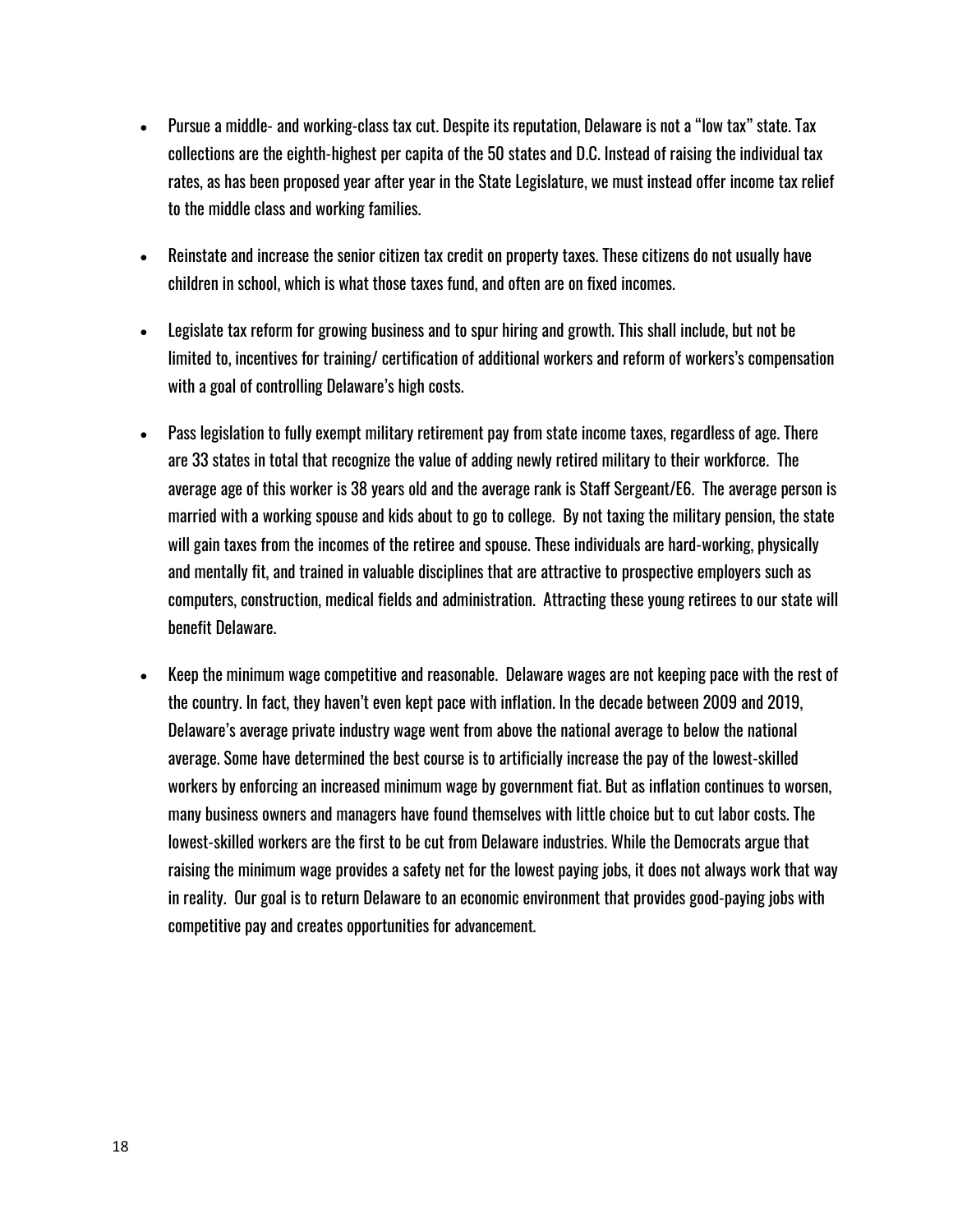#### **GUARANTEE SECURE ELECTIONS**

Delaware Republicans are committed to fair and secure elections. Every Delawarean who is legally entitled to vote should be able to do so and know that election results accurately reflect the decision made by the legitimate electorate.

As far back as 2005, the Carter-Baker Commission on Federal Election Reform issued their report. It included, among other things, that Photo ID was critical to securing the integrity of our elections. The report also pointed out that widespread absentee voting easily led to voter fraud. Additionally, they found that voter files contained ineligible, duplicate, fictional and deceased voters. Sadly, these conditions set the stage for voter fraud. Despite their best efforts, we know that the Department of Elections' voter rolls are not accurate and they are not current.

When individuals fraudulently cast ballots, it projects doubt on the outcome of one of the most important activities of a self-governed population. The right to vote is sacred. The responsibility of voting should be undertaken after careful consideration of each candidate's position. It is critical to secure the integrity of an election and the strength of each person's vote. Because the right to vote is critical to our democracy, we do not subscribe to any interference with a citizen's right to exercise it.

- Pass legislation that requires a government-issued photo ID for all voters.
- Oppose HB 75 that would remove voter protections from the Constitution and place them in the whim of the General Assembly.
- Maintain the current requirements for obtaining an absentee ballot and monitor the veracity of voter claims for qualification.
- Do not provide for permanent absentee voting. Voters must apply for an absentee ballot for each election.
- Require the Department of Elections to work with state agencies, the Register of Wills and Recorder of Deeds from each county to be sure voter rolls remain valid. Use the information each agency collects to assure the accuracy of the voter rolls, to remove those who are deceased and those who no longer living at that address.